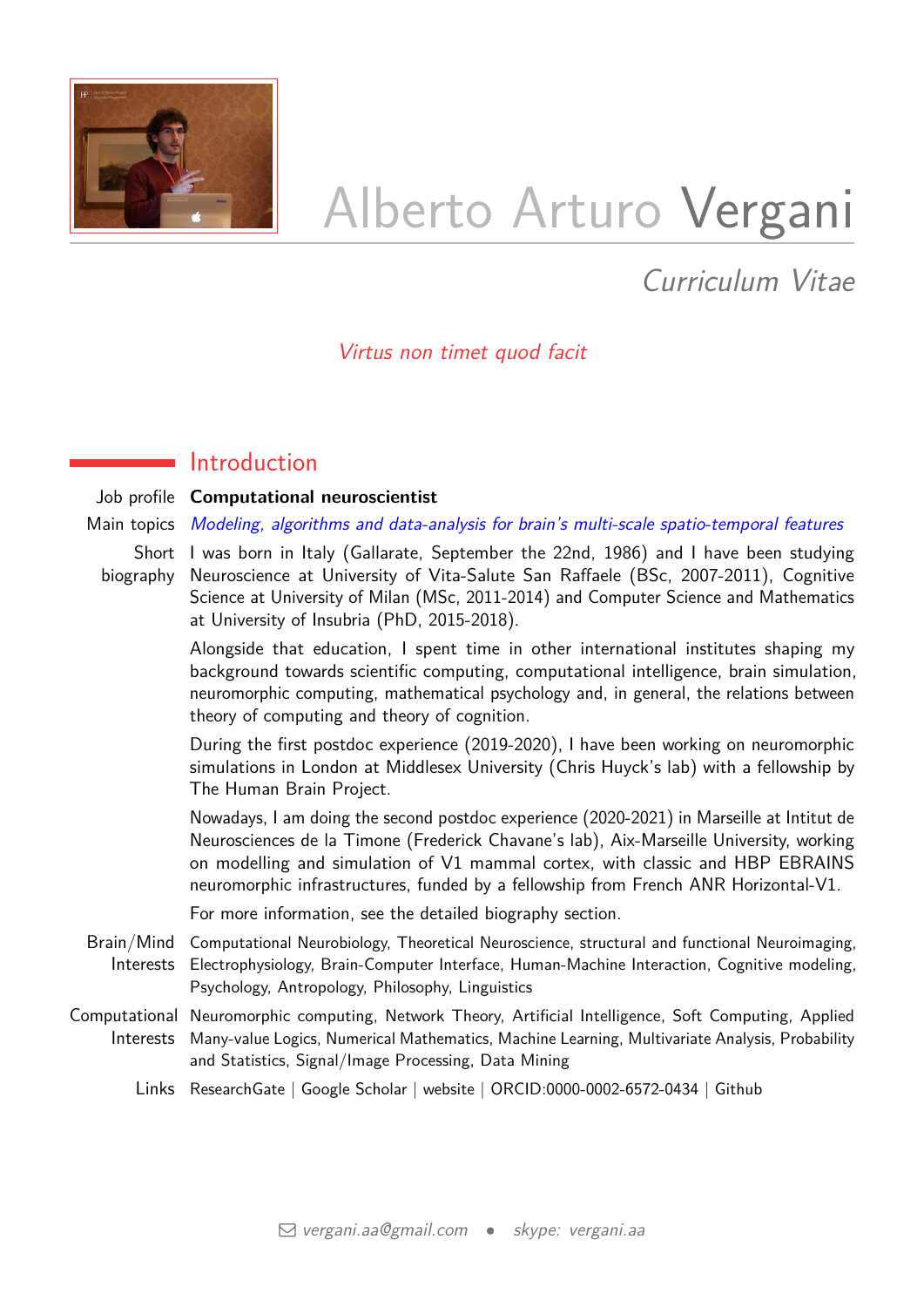## Prizes, Grants and Fellowships

- 2020-2021 Postdoctoral fellowship at INT Marseille (FR) by French ANR Horizontal-V1
- 2019-2020 Postdoctoral fellowship at Middlesex University (UK) by The Human Brain Project (HBP)
	- 2018 Best Conference Paper with the Taylor and Francis prize for the section Imaging and Visualization at the 15th International Symposium on Computer Methods in Biomechanics and Biomedical Engineering and 3rd Conference on Imaging and Visualization (CMBBE2018, Lisbon, 26-28 March 2018).
- 2016 2018 Travel Grants by Human Brain Project (HBP)
- 2014 2016 Travel Grants by Partnership for Advanced Computing in Europe (PRACE)
- 2015 2018 Italian PhD Fellowship
	- 2012 Civil recognition by the Major of Cairate (VA)

## Present position

2020-2021 **Postdoctoral researcher**

College University of Aix-Marseille, Marseille, FR

- Division Institut de Neuroscience de la Timone
	- Lab NeOpTo group, headed by Prof. Frederic Chavane
- Supervisor Prof. Laurent Perrinet
	- Project Visual cortex modelling with classic and neuromorphic machines
		- Fund Fellowship from French ANR Horizontal V1
	- Topics i) Primary visual cortex modeling and simulations
		- ii) Sensory-evoked traveling waves and dynamic neuronal association fields
		- iii) Optical imaging, psychophysics and neural basis of Gestalt principles
		- iv) Mean-Field Models, Point-Neuron Models and Predictive coding

## Past positions

- 2020-2021 **Postdoctoral researcher**
	- College Middlesex University, London, UK
	- Divison Department of Computer Science
		- Lab Chris Huyck's lab

Supervisor Prof. Chris Huyck

- Project Neuromorphic Embodied Agent That Learn
	- Fund Fellowship from Horizon 2020 grant No 720270 (The Human Brain Project).
- Topics i) Cognitive agents modeling with spiking neural networks
	- ii) Neuromorphic simulations via HBP infrastructures (SpiNNaker and BrainScaleS)
	- iii) Cell assemblies theory and models
	- iv) Attractor networks and dynamical systems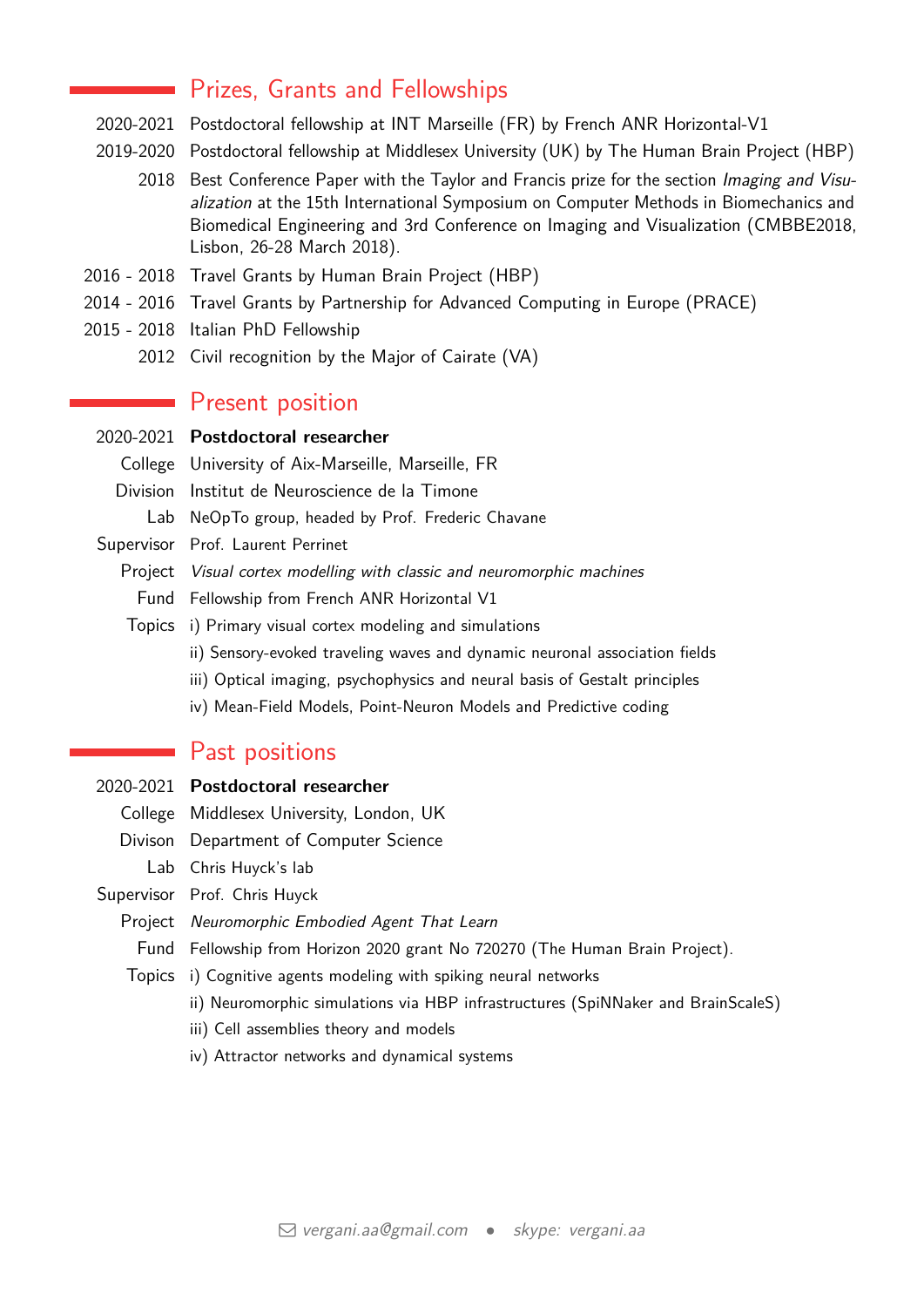#### 2015-2018 **Early Stage Researcher (ESR)**

Degree PhD in Computer Science and Computational Mathematics College University of Insubria, Varese, IT Division Department of Theoretical and Applied Science

Lab CRAIIM group, headed by Prof. Elisabetta Binaghi

Supervisor Prof. Elisabetta Binaghi

Project Computational Intelligence Applications in Functional Neuroimaging Fund Fellowship from Italian Ministry of Education and Research

- Topics i) Computational intelligence and soft computing
	- ii) Unsupervised learning algorithms
	- iii) Structural and functional MR image processing and analysis
	- iv) Neuroscientific applications of soft techniques

#### 2014 **Master thesis internship**

Degree MSc in Cognitive Science, curriculum in Decision Processes

- College University of Milan, IT
	- Lab Raffaella Folgieri's lab
- Supervisor Prof. Raffaella Folgieri

Project Electrophysiological data analysis acquired via Brain-Computer Interface

- Topics i) Brain-Computer Interface (BCI)
	- ii) Spatio-temporal data analysis
	- iii) Electrophysiology
	- iv) History of Artificial Intelligence (co-supervisor: Prof. Gianfranco Prini

#### 2010 **Bachelor thesis internship**

- Degree BSc in Psychology, curriculum in Neuroscience
- College Vita-Salute San Raffaele University, Milan, IT
- Division Nuclear Medicine Unit
- Supervisor Prof. Daniela Perani
	- Project State of the art about the brain and cognitive reserve hypotesis
	- Topics i) Brain and Cognitive reserve hypothesis
		- ii) Literature overview
		- iii) Neuroradiology
		- iv) Brain Plasticity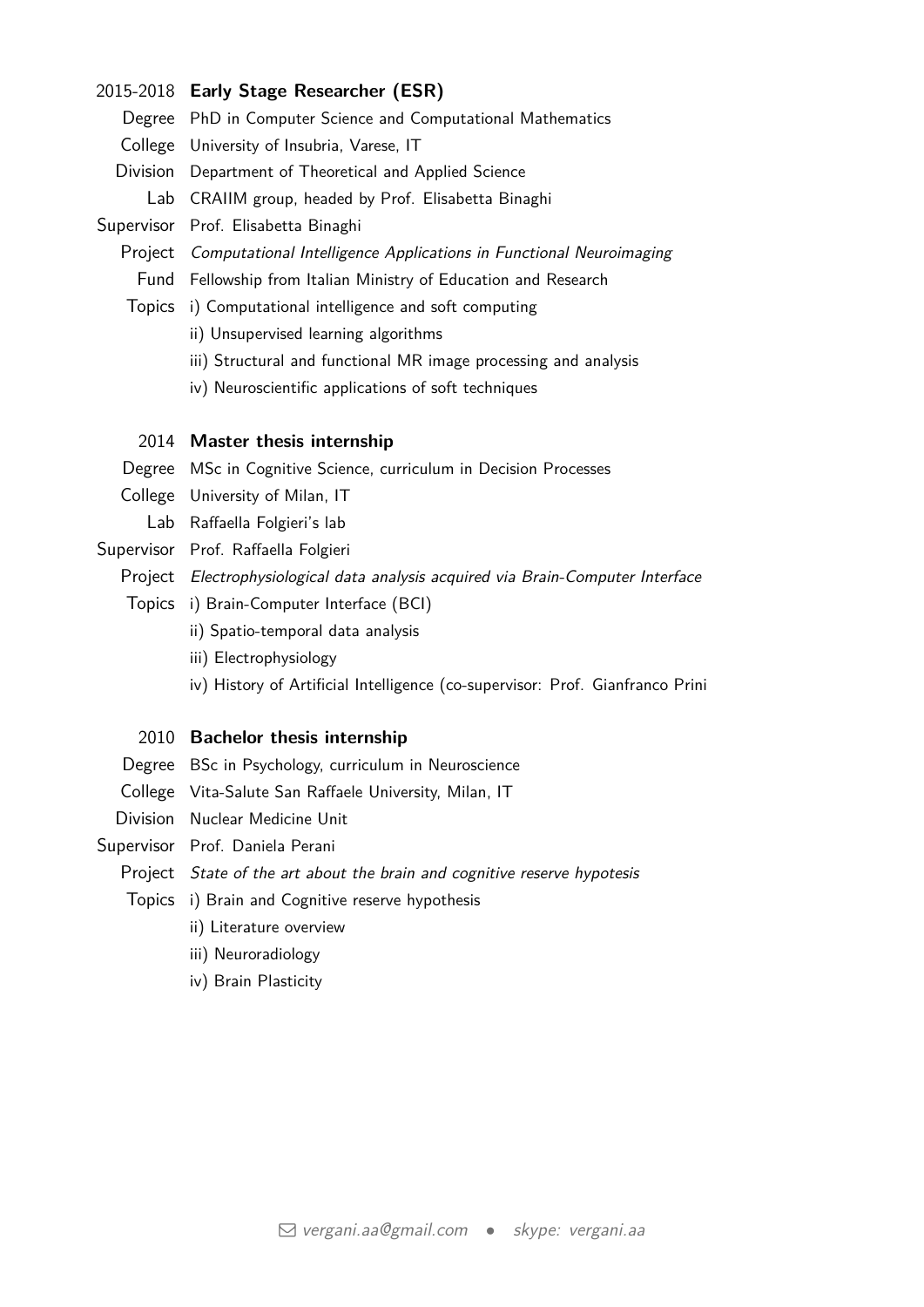## **Collaborations**

#### 2020-now **Prof. Stefania Boffa, University of Milano-Bicocca, IT**

- Joint topics i) Many-valued logics calculus
	- ii) Fuzzy and rough set theory
	- iii) Mathematics of machine learning
	- iv) Neuroscientific applications of novel soft models

#### 2019-now **Prof. Chris Huyck, Middlesex University, London, UK**

- Joint topics i) Cognitive agents modeling with spiking neural networks
	- ii) Neuromorphic simulations via HBP infrastructures (SpiNNaker and BrainScaleS)
	- iii) Cell assemblies theory and models
	- iv) Attractor networks and dynamical systems

#### 2018-now **Prof. Samuele Martinelli, MIUR, IT**

- Joint topics i) Crisp and fuzzy clustering algorithms validation
	- ii) Formal analysis of clustering metrics
	- iii) Ground truth data generation
	- iv) Neuroscientific applications of soft techniques

#### 2015-now **Prof. Elisabetta Binaghi, University of Insubria, Varese, IT**

- Joint topics i) Computational intelligence and soft computing
	- ii) Unsupervised learning algorithms
	- iii) Structural and functioanl MR image processing and analysis
	- iv) Neuroscientific applications of soft techniques

## Visiting Research Periods

- May 2019 **Kirchhoff-Institut für Physik, Heidelberg, DE**
	- Tutor Prof. Sebastian Smith
	- Topics: i) Induction on the BrainScaleS neuromorphic hardware ii) Implementation of a Finite State Machine on BrainScaleS

#### Spring 2018 **Middlesex University, London, UK**

- Tutor Prof. Chris Huyck
- Topics: i) Induction on the Neuromorphic Computing Platform of Human Brain Project (HBP) ii) Modeling of neurocognitive agents by using PyNN, Nest and sPyNNaker

#### Fall 2017 **CNR, Institute of Biophysics, Palermo, IT**

- Tutor Prof. Michele Migliore
- Topics: i) Induction on the Brain Simulation Platform of Human Brain Project (HBP) ii) Modeling cellular level model of the hippocampus with NEURON and python.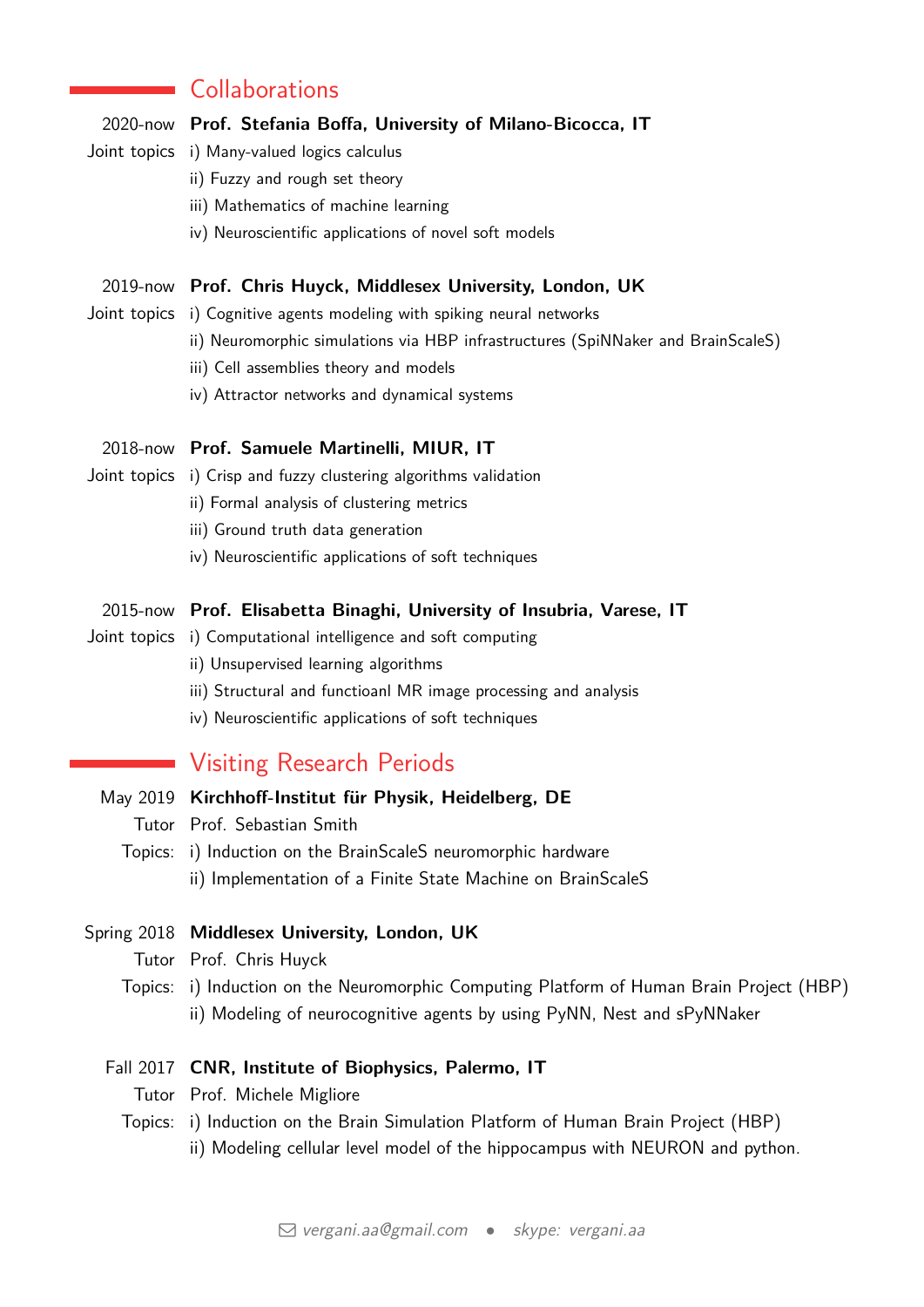## **Education**

#### 2018 **PhD in Computer Science and Mathematics**

College University of Insubria, Varese, IT

Thesis Contributions in computatonal intelligence with results in functonal neuroimaging Supervisor Prof. Elisabetta Binaghi

## 2014 **MSc in Cognitive Science**

- College University of Milan, Milan, IT
- Thesis Computational science and emergent neuroinformatics technologies
- Supervisors Prof. Raffaella Folgieri and Prof. Gianfranco Prini

## 2011 **BSc in Psychology**

- College Vita-Salute San Raffaele University, Milan, IT
- Thesis The reserve of cognitive functions in dementia
- Supervisor Prof. Daniela Perani
	- 2007 **Diploma in Electronics and Telecommunication Engineering**
	- College High school in Busto Arsizio, IT
	- Project Design and assembly of a thermostatic system
- Supervisors Prof. Bau and Prof. Maini

## Integrated Education in Computational Neuroscience **Workshops**

- May 2021 Workshop on Energy and entropy concepts to understand brain activity, EITN
- March 2021 8th Annual Neuro-Inspired Computational Elements (NICE)
- March 2021 Multisite recordings and distributed representations in the macaque brain, EITN
	- Dec 2020 Brainhack Marseille, France
	- Jan 2020 Modeling Brain Signals, EITN, Paris, France
- Sept 2019 9th HBP Workshop on Neuromorphic computing, Manchester, UK
- March 2017 Intellectual property of Research Results, University of Insubria, Como, Italy
- March 2017 Mathematical Methods for Image Analysis, RISM, Varese, Italy
- June 2016 Brain, Minds and Machines, MIT/IIT, Sestri Levante, Italy
	- Jan 2016 3rd Human Brain Project Workshop, Manchester, UK

## **Schools**

- Sept 2021 (planned) Medical Neuroimaging, Aix-Marseille University, FR
- July 2021 Neurophysiology and Biophysics, Univerisity of Pavia, IT
- May 2018 Numerical Methods for Inverse Problems, University of Insubria, Como, Italy
- July 2017 Applied Harmonic Analysis, University of Genova, Italy
- July 2017 Advanced Numerical Techniques, University of Cagliari, Italy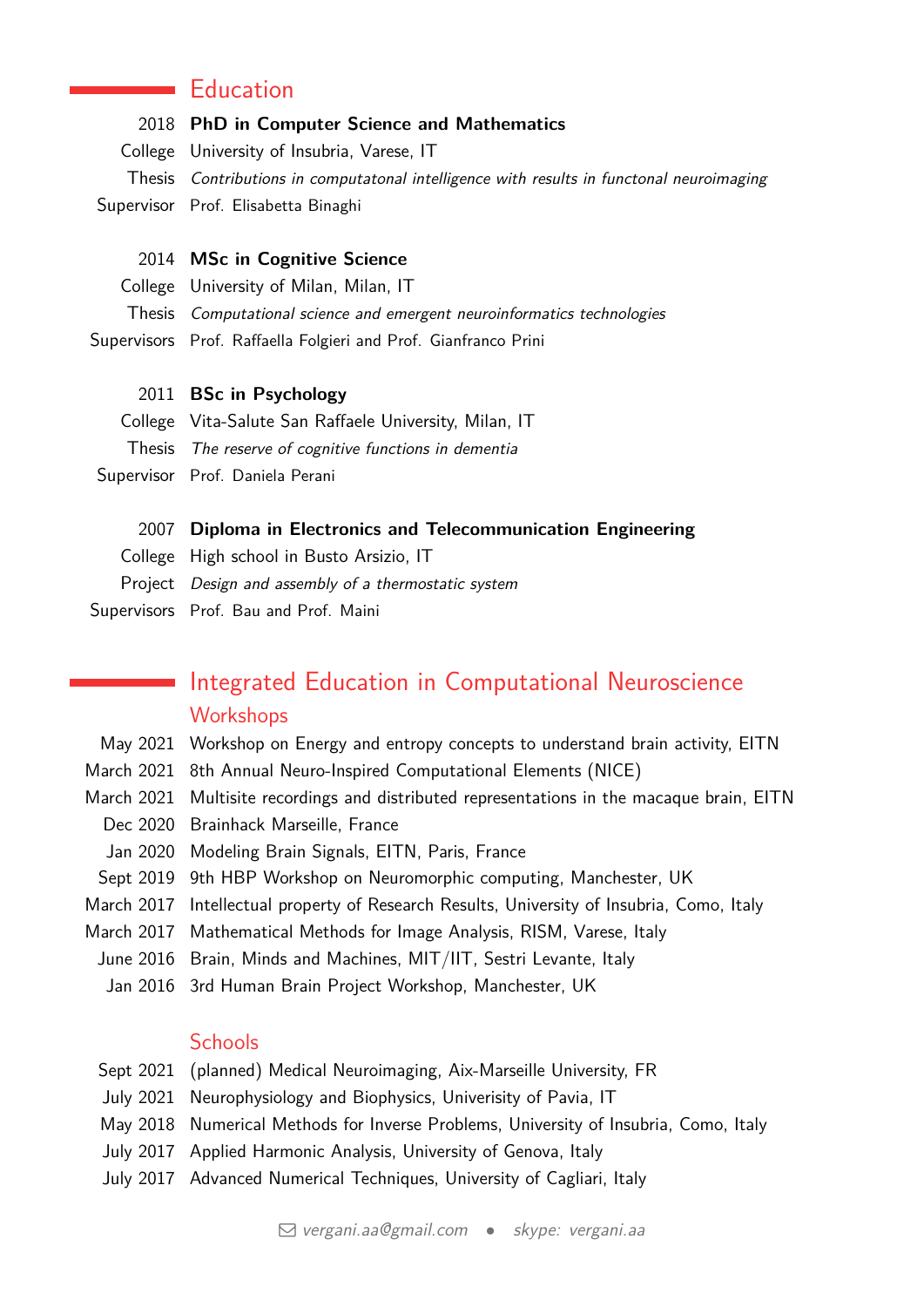- Dec 2016 3rd Human Brain Project School, Obergurgl, Austria
- Sept 2016 Integrability, Recursion, Geometry and Mechanics, RISM, Varese, Italy
- Sept 2016 HPC School, PRACE, Jhoannes Kepler University, Linz, Austria
- Spring 2015 Physics of Complex Systems, ICTP, Trieste, Italy
- Oct 2014 Scientific Visualization, PRACE, CINECA, Bologna, Austria
- Sept 2014 Parallel Computing, PRACE, CINECA, Milan, Italy

#### Courses

- July 2021 Introduction of Glial cells, European Meeting on Glial Cells, online
- Sept 2017 Introduction to Neuroinformatics, INCF, Reading, UK
- August 2017 8th G-Node Neural Data Analysis, INCF, Munich, Germany
	- Oct 2015 Tools for Massive Data Analysis, PRACE, CINECA, Milan, Italy
	- June 2015 Online course on Complexity, Santa Fe Institute, New Mexico, USA
- June 2015 Paradigms for Hybrid Architectures, PRACE, CINECA, Bologna, Italy
- March 2015 Python, PRACE, CINECA, Milan, Italy
- March 2015 C++, PRACE, CINECA, Milan, Italy
	- Feb 2015 HPC Simulation, PRACE, BSC, Barcelona, Spain
	- Jan 2015 Fortran, PRACE, CINECA, Rome, Italy
	- Dec 2014 Online course on Dynamical Systems, Santa Fe Institute, New Mexico, USA
	- Nov 2014 CUDA and GPGPU, PRACE, CINECA, Milan, Italy

#### PhD Classes

- Spring 2017 Systems, Modeling and Simulations, University of Insubria, Ing. Habib Sedehi
- Spring 2016 Deep Learning, University of Insubria, Prof. Paolo Frasconi
- Fall 2015 Data Mining, University of Insubria, Prof. Claudio Gentile

## **Academic Information**

## **Chairing**

- Oct 2019 Co-Chair with Prof. Joao P. Papa at VipIMAGE Conference, Porto (Portugal)
- Oct 2017 Co-Chair with Prof. Bart Romeny at VipIMAGE Conference, Porto (Portugal)
- Nov 2016 Chair of Prof. Sean Hill at 3rd HBP School in Obergurgl (Austria)
- Jan 2016 Chair of Prof. Eicker at 3rd HBP Workshop in Manchester (UK)

## Reviewing

- From 2020 Reviewer of IEEE Transactions on Emerging Telecommunications Technologies
- From 2018 Reviewer of IEEE Access journal
- From 2016 Reviewer for OHBM conferences
- From 2015 Reviewer of BSc/MSC/PhD thesis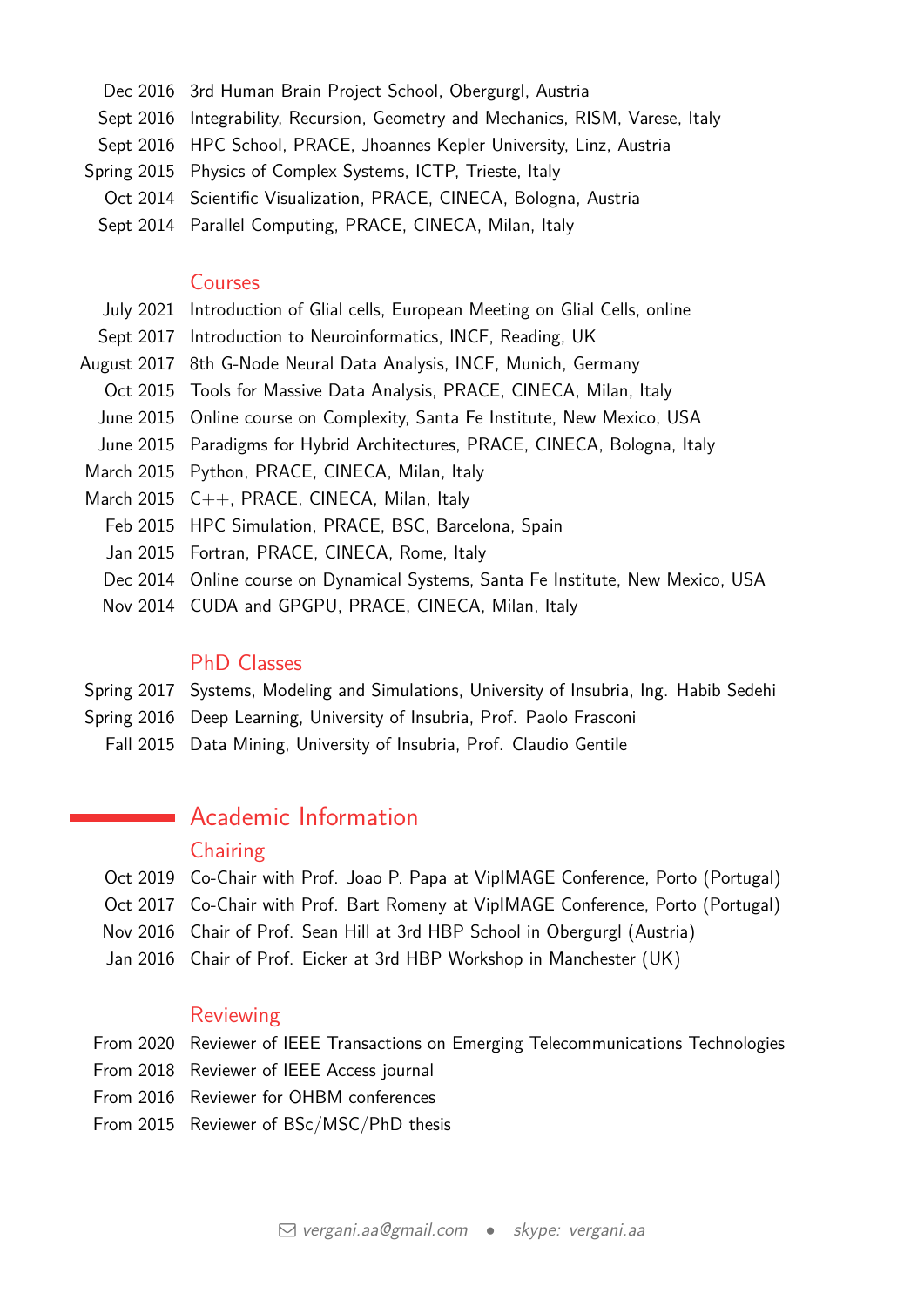## **Teaching**

2021 PhD class on Computational Neuroscience, University of Marseille, FR

2016-2018 Laboratory of Artificial Intelligence for High School, University of Insubria, IT

#### Tutoring, co-supervisions and supervisions

- 4 BSc Thesis in Computer Science
- 3 MSc Thesis in Computer Science
- 1 MSc Thesis in Neuroscience
- 1 PhD Thesis in Computer Science

### **Memberships**

- 2020-now Federation of European Neuroscience Societies (FENS)
- 2020-now Société des Neurosciences (SdN)
- 2019-now IEEE Computer Society (CS)
- 2017-Now IEEE Computational Intelligence Society (CIS)
- 2017-Now American Computer Machinery Society (ACM)
- 2016-Now Organization of Human Brain Mapping (OHBM)
- 2016-Now European Society for Fuzzy Logic and Technology (EUFLAT)

## References

 $\mathcal{L}_{\mathcal{A}}$ 

- Prof. Frederic Chavane, University of Marseille, FR (frederic.chavane@univ-amu.fr)
- Prof. Laurent Perrinet, University of Marseille, FR (laurent.perrinet@univ-amu.fr)
- Prof. Chris Huyck, Middlesex University, London, UK, (c.huyck@mdx.ac.uk)
- Prof. Elisabetta Binaghi, University of Insubria, Varese, Italy, (elisabetta.binaghi@uninsubria.it)
- Prof. Marco Donatelli, University of Insubria, Varese, Italy (marco.donatelli@uninsubria.it)
- Prof. Michele Migliore, CNR, Institute of Biophysics, Palermo, Italy (michele.migliore@cnr.it)
- Prof. Raffaella Folgieri, University of Milan, Milan, Italy (raffaella.folgieri@unimi.it)
- Prof. Gianfranco Prini, University of Milan, Milan, Italy (gianfranco.prini@unimi.it)
- Prof. Daniela Perani, San Raffaele University, Milan, Italy (perani.daniela@unisr.it)

## **Presentations**

#### Conference Speeches

- Oct 2019 Comparison of validity indexes for fuzzy clusters of fMRI data, VII ECCOMAS Thematic Conference On Computational Vision And Medical Image Processing, VipIMAGE, Porto, Portugal (16-18 October 2019)
- July 2018 A Soft Davies-Bouldin Separation Measure, IEEE International Conference on Fuzzy Systems, Fuzzieee 2018, Rio De Janeiro, Brazil (08-13 July 2018)
- July 2018 Clustering Functional MRI Patterns With Fuzzy and Competitive Algorithms, 6th International Symposium CompIMAGE 2018 (Computational Modeling of Objects Presented in Images: Fundamentals, Methods, and Applications), Cracow, Poland (2-5 July 2018)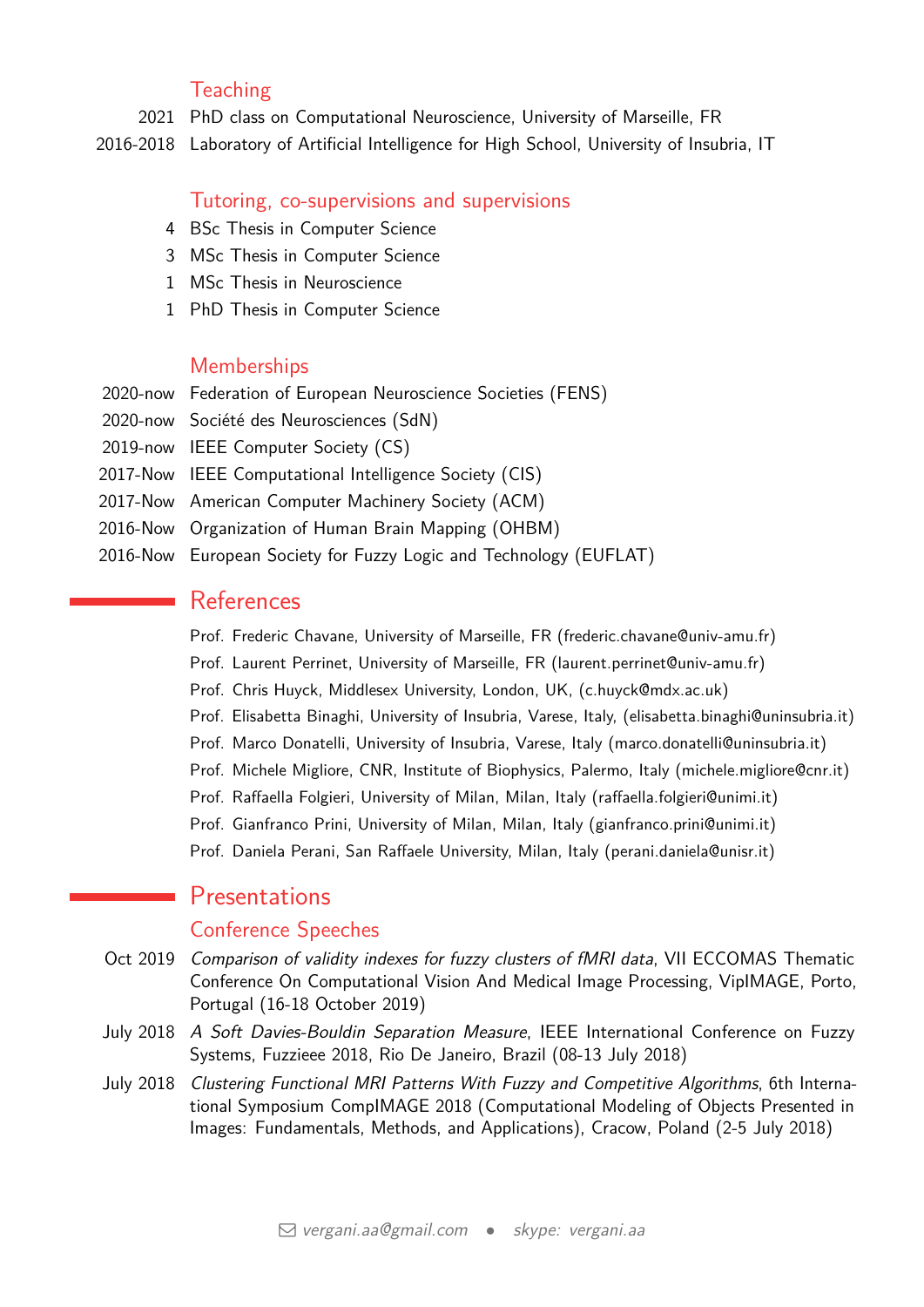- March 2018 Resting State fMRI Functional Connectivity Analsysis Using Soft Competitive Learning Algorithms, CMBBE2018: 15th International Symposium on Computer Methods in Biomechanics and Biomedical Engineering and the 3rd Conference on Imaging and Visualization, Lisbon, Portugal (26-29 March 2018)
	- Oct 2017 Cluster Analysis of Functional Neuroimages Using Data Reduction and Competitive Learning Algorithms, VI ECCOMAS Thematic Conference On Computational Vision And Medical Image Processing, VipIMAGE, Porto, Portugal (18-20 October 2017)

## **Seminars**

- Feb 2021 On "Long-range and local circuits for top-down modulation of visual cortex processing" by Zhang, Siyu, et al, NeOpto Team Journal Club, Institut de Neurosciences de la Timone (INT), Aix Marseille University, Marseille, France
- October 2020 On "The Hidden Spatial Dimension of Alpha: 10-Hz Perceptual Echoes" by Lozano-Soldevilla and VanRullen, NeOpto Team Journal Club, Institut de Neurosciences de la Timone (INT), Aix Marseille University, Marseille, France
	- June 2020 On "Paradoxical Effects of External Modulation of Inhibitory Interneurons" by Tsodyks et al 1997, NeOpto Team Journal Club, Institut de Neurosciences de la Timone (INT), Aix Marseille University, Marseille, France
	- April 2020 Introduction to the NeOpto Team, NeOpto Team Journal Club, Institut de Neurosciences de la Timone (INT), Aix Marseille University, Marseille, France
	- Nov 2019 Comparison of Validity Indexes for Fuzzy Clusters of fMRI Data, Middlesex University, London, UK
	- Feb 2019 Discussion on Functional Connectivity in fMRI and its relation with Cell Assembly Hypothesis, Middlesex University, London, UK
	- May 2018 Spectral Analysis of RS-fMRI Images, Villa del Grumello, Como, Italy
	- July 2017 Gender Differences in RS-fMRI Images, University of Genoa, Genoa, Italy
	- Jan 2016 The Human Brain Project (topics from the HBP workshop in Manchester (UK)), University of Insubria, Varese, Italy

## Short Talks

- Jan 2021 Hot Coffee: Associative Memory with Bump Attractor Cell Assemblies of Spiking Neurons, HBP Tea and Slides, session VIII, Online meeting (14 January 2021) [\[Video\]](https://www.youtube.com/watch?v=Re9LL9X01bc&list=PLYqodpfv9H17ARe30zzlhsd7Ua_DsbYac&index=7)
- May 2020 Implementation of Embodied Agents in Nest, SpiNNaker and BrainScaleS, Human Brain Project SP9 Quarterly in-person Meeting, University of Hertfordshire, Hatfield, UK (22-23 May 2019)
- Jan 2016 Computational intelligence methodologies applied to fMRI big data, 3rd HBP Education Workshop, Manchester, UK (11-15 January 2016) [\[Video\]](https://www.youtube.com/watch?v=ZMNyjm0DYOo)
- Dec 2016 FMRI data analysis with activation weighted vectors technique, 3rd Human Brain Project School, Obergurgl, Austria [\[Video\]](https://www.youtube.com/watch?v=OQ-7-CJT8fI)

## **Posters**

May 2021 Modulation of neuronal anticipatory activity in a topographical model of V1, NeuroFrance 2021) (18-21 May 2021)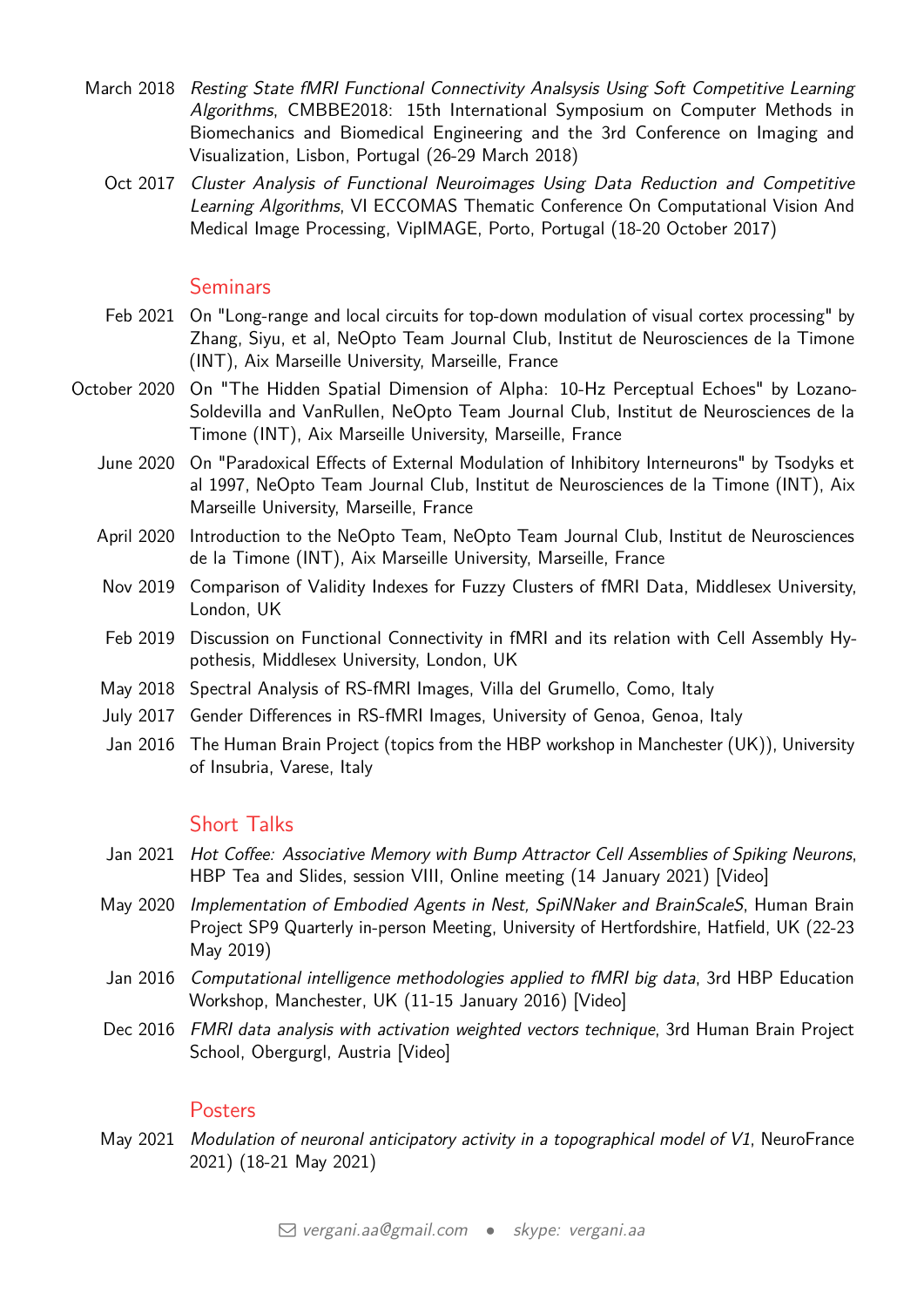- March 2021 Critical Limits in a Bump Attractor Network of Spiking Neurons, 8th Annual Neuro-Inspired Computational Elements (NICE) (17-20 March 2021)
	- Jan 2020 Counting temporal classes in resting state fMRI data, 4th HBP Student Conference, Pisa, Italy (21-22 January 2020)
	- Feb 2017 Quantitative Relations of CRAIIM Human Brain Atlas, 1st Human Brain Project Student Conference, Vienna (Austria) (08-10 February 2017)
	- Dec 2016 fMRI Data Analysis With Activation Weighted Vectors (AWV) in Functional Neuroradiology, Winter School of Human Brain Project, Obergurgl (Austria) (28 November 2016 - 04 December 2016)
	- Sept 2016 FSL-Based Hybrid Atlas Promotes Activation Weighted Vector Analysis in Functional Neuroradiology, INCF Conference, Reading (UK) (03-04 September 2016)
	- Jan 2016 Computational Intelligence Applications to Functional Neuroimaging, 3rd Human Brain Project Workshop, Manchester (UK) (11-15 January 2016)

## Extra Information

General programming skills

Primary Python, Matlab, R

Secondary HTML/CSS/Javascript, SQL, Java, C/C++

## Languages Certifications

- 2017-2019 IELTS, Academic, Overall Band Score: 6.0; CEFR Level: B2
- 2015-2017 IELTS, Academic, Overall Band Score: 5.0; CEFR Level: B2

## Other activities

2016-2018 Computer Science PhD Student ambassador, University of Insubria, Varese-Como, IT 2018 Conference staff at SIAM Conference on Applied Mathematics, Bologna, IT

## <span id="page-8-0"></span>Extended academic biography

2020 - 2021 From April 2020 to September 2021, Alberto Arturo Vergani is working as postdoctoral researcher in computational neuroscience on modelling visual computation principles at NeOpto Team (lead by Frédéric Chavane) Institute de Neuroscience de la Timone (INT), Aix Marseille University, France.

> This project is funded by the French National Research Agency (ANR) under the ANR Horizontal V1 grant (coordinator Y. Frégnac) which aims at understanding the emergence of sensory predictions linking local shape attributes (orientation, contour) to global indices of movement (direction, speed, trajectory) at the earliest stage of cortical processing (primary visual cortex, i.e. V1).

> The cross-talk between physiological and theoretical approaches is fostered by the close collaboration with the teams of Frédéric Chavane at INT and Yves Frégnac at UNIC. The theoretical work is performed in close collaboration with Lyle Muller (Western U) and Jan Antolik (Prague). This project is primarily hosted at the Institut de Neurosciences de la Timone and the Vergani's research advisor is Laurent Perrinet.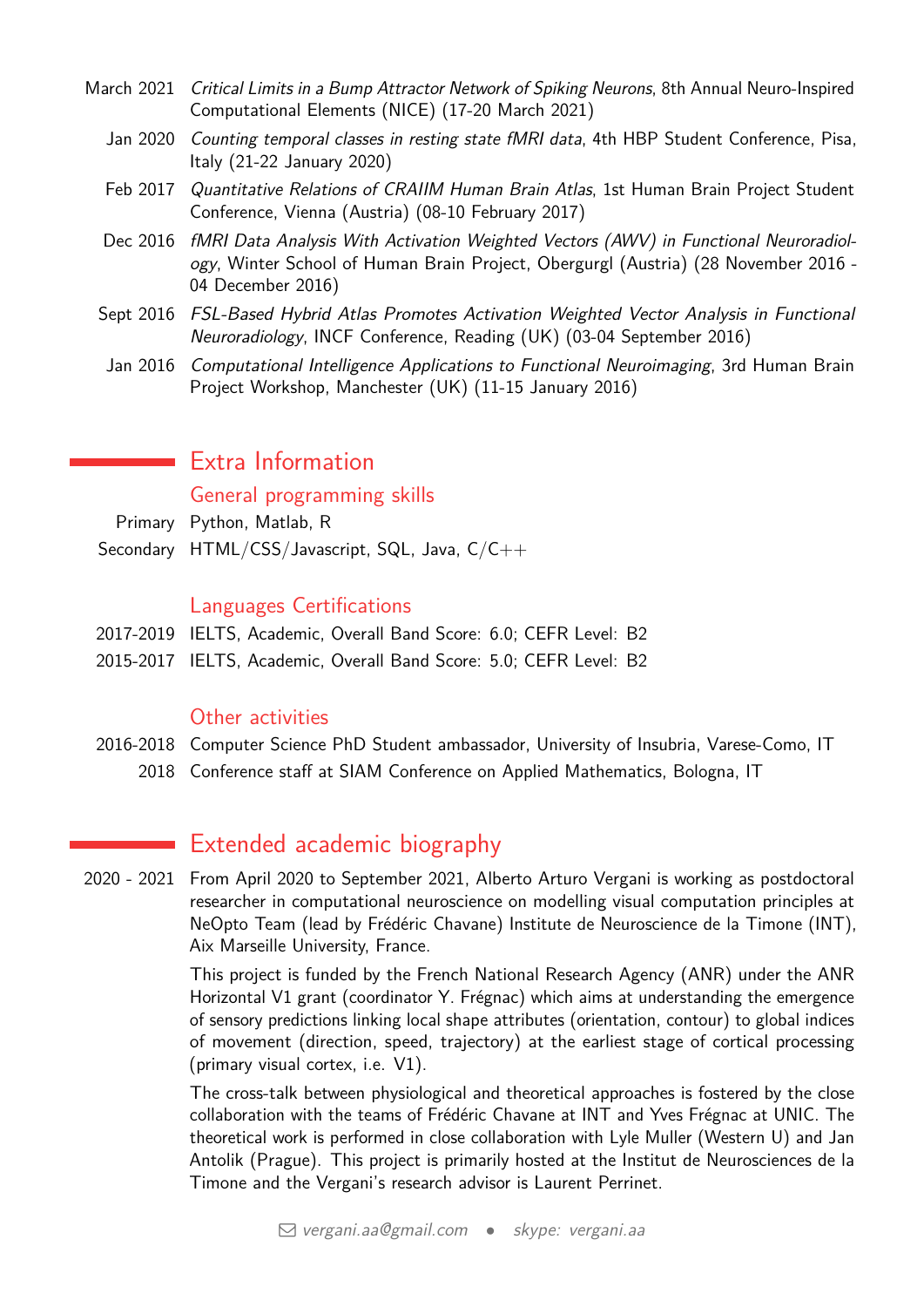2019 - 2020 From January 2019 to March 2020, Vergani was a postdoctoral researcher in neuromorphic computing at Middlesex University in London. He works in the NEAL project (Neuromorphic Agents that Learn), headed by Prof. Chris Huyck, that is part of the Human Brain Project(SP9 Neuromorphic Subproject).

> The main tasks were to develop agents for virtual environments implemented in simulated and emulated spiking neurons. In particular, he was working on designing full agents (e.g., cell assembly bot (CABOT)), cognitive components (e.g., associative memories, cognitive maps, rule-based systems, planners, parsers, language generators), and cognitive patterns (e.g., neural finite state machine and timer). He is also exploring the thermodynamics of stationary attractor by using Hopfield neuronal network.

> The systems were developed in the Python Neural Net middleware (PyNN), with the simulated backend in NEST, whereas emulated neurons use sPyNNaker and BrainScaleS neuromorphic hardware. The project made use of both the HBP neurorobotics platform and HBP neuromorphic platform.

2015 - 2018 During the triennal period in between October 2015 and December 2018, Alberto Vergani achieved the PhD in Computer Science and Computational Mathematics (XXXI cycle) as ESR at CRAIIM, Centre for Research in Image Analysis and Medical Informatics, headed by Prof.ssa Elisabetta Binaghi, at University of Insubria, Dipartment of Theoretical and Applied Science, Varese, Italy, in collaboration with the Medical Physics Unit, the Neurosurgery Unit and the Functional Neuroradiology Unit, at Hospital of Varese (Circolo e Fondazione Macchi).

> His PhD research concerned: i) the design of a new hybrid brain functional atlas; ii) the applications of computational intelligence methodologies in the context of functional neuroimaging, i.e., fMRI, where he formalized a new soft clustering evaluation index; iii) conceptualized the crossed clustering framework (namely, the  $\chi$  (chi) clustering) for spatio-temporal data; iv) the solution of the clustering problem as an ill-posed problem through the adoption of numerical techniques.

- 2015 Before starting the PhD, Vergani attended several PRACE courses on high performance computing and courses on the relations between brain, mind and computer science offered by the Human Brain Project (HBP) and by the International Neuroinformatics Coordinating Facility (INCF). Moreover, being interested in approaching the brain as a complex system, during the spring of 2015 Vergani attended biophysics courses organized by the International Centre of Theoretical Physics (ICTP) in Trieste, Italy.
- 2011 2014 From September 2007 to December 2014, Alberto Vergani graduated (MSc) in Cognitive Science at University of Milan with Prof.ssa Folgieri and Prof. Gianfranco Prini writing a thesis on both the analysis of the electrophisiologic signals recorded by the brain-computerinterfaces and on the history of computing (e.g., from Pascal, Leibniz and Babbage machines to high performance computing and neuromorphic hardwares)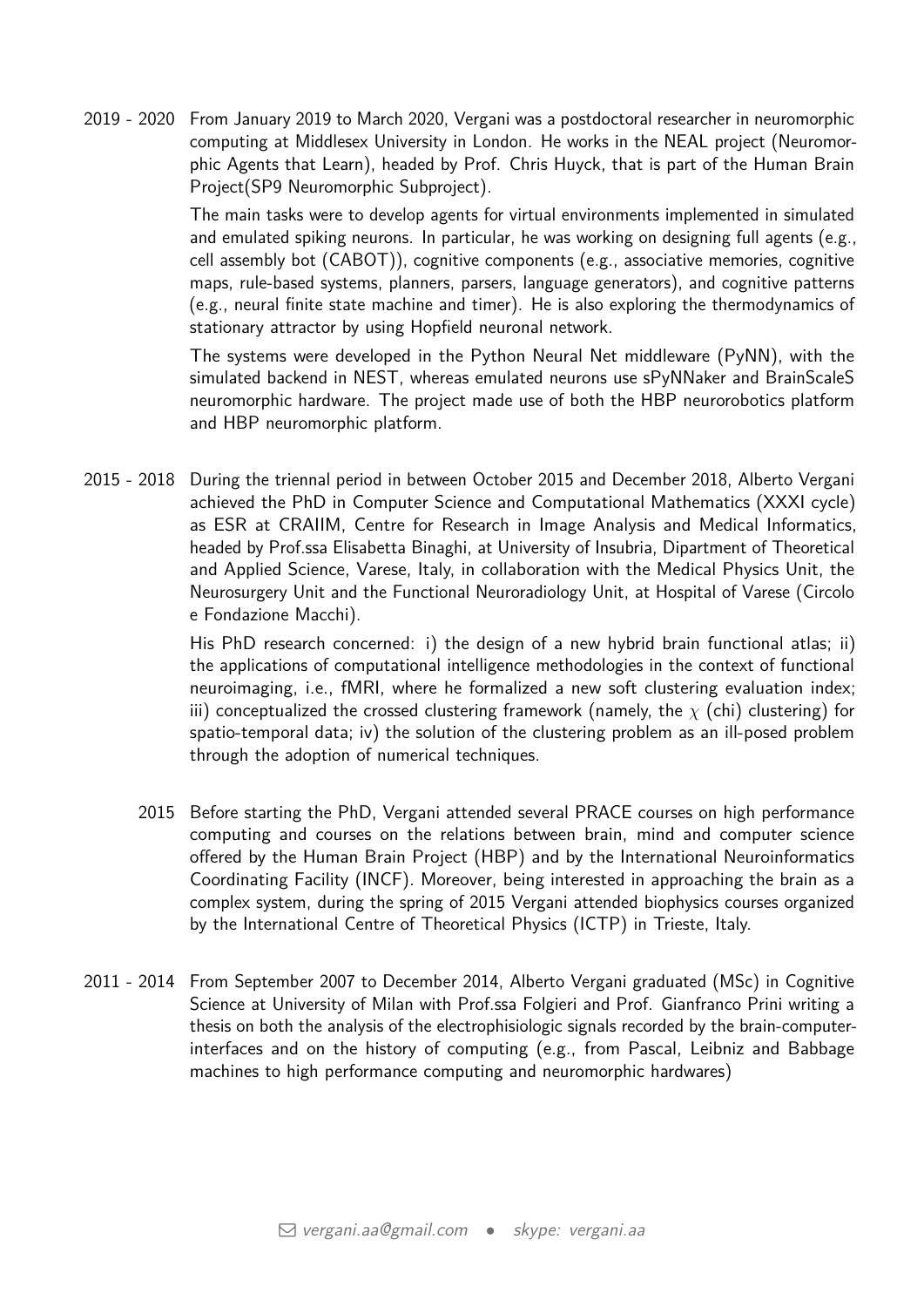2007 - 2011 From Septmber 2011 to March 2011, Vergani graduated (BSc) in Psychology (Neuroscience curriculum) at the Nuclear Medicine Unit of Vita-Salute San Raffaele University in Milan with Dr.ssa Perani, working on a thesis about the neuro-cognitive reserve hypothesis in neurology.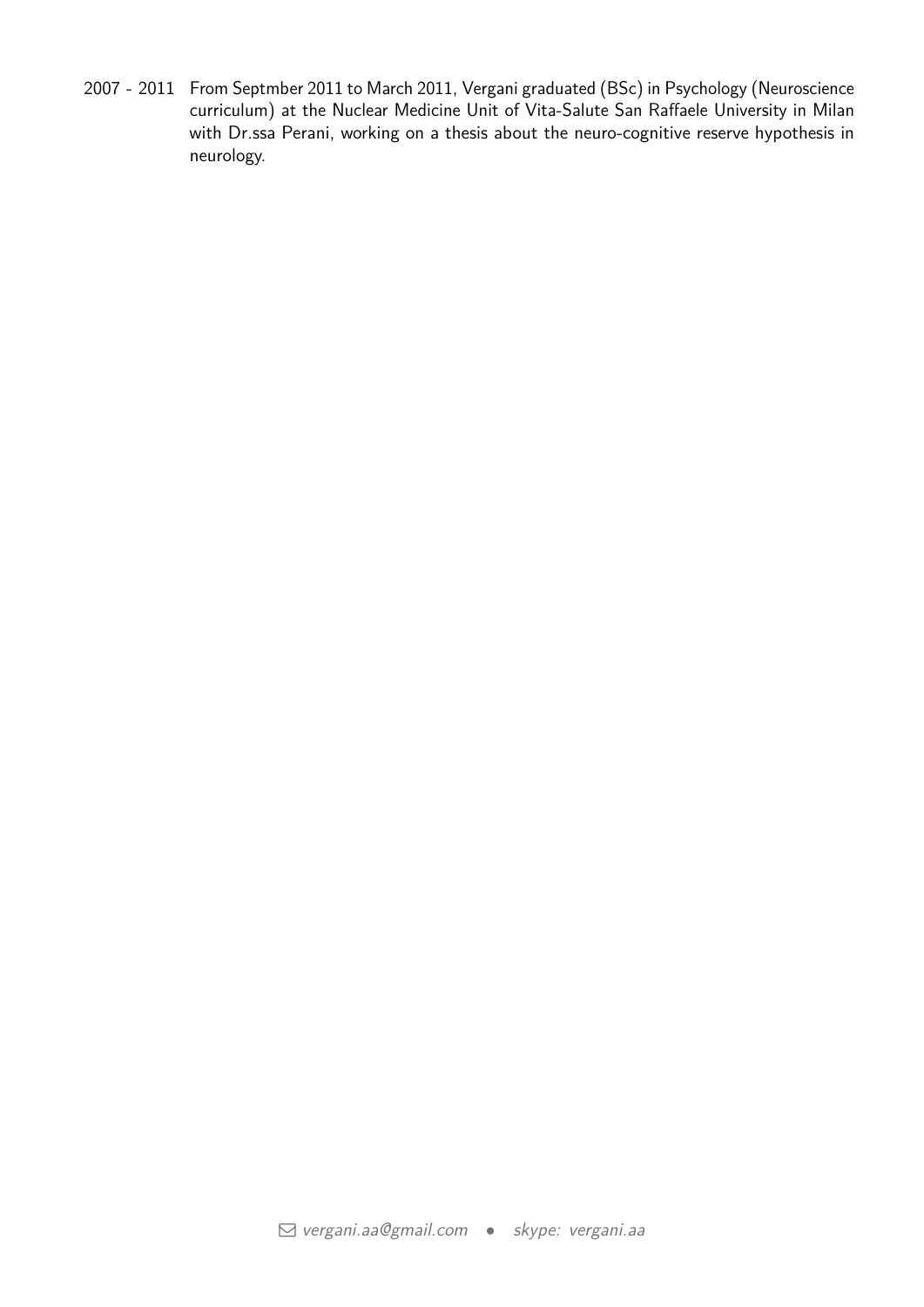## **Publications**

C. R. Huyck and A. A. **Vergani**, "Hot coffee: associative memory with bump attractor cell assemblies of spiking neurons," Journal of Computational Neuroscience, vol. 48, no. 3, pp. 299–316, 2020.

A. A. **Vergani**, "Counting temporal classes in a resting-state fmri exam," ResearchGate preprint, 2020.

A. A. **Vergani** and C. R. Huyck, "Critical limits in a bump attractor network of spiking neurons," arXiv preprint arXiv:2003.13365, 2020.

S. Martinelli, A. A. **Vergani**, and E. Binaghi, "Comparison of validity indexes for fuzzy clusters of fmri data," Lecture Notes in Computational Vision and Biomechanics, vol. 34, pp. 169–178, 2019.

G. Gonella, E. Binaghi, A. A. **Vergani**, I. Biotti, and L. Levrini, "A cloud fuzzy logic framework for oral disease risk assessment," Lecture Notes in Computer Science, vol. 11291, pp. 85–96, 2019.

A. A. **Vergani**, S. Martinelli, and E. Binaghi, "Resting state fmri analysis using unsupervised learning algorithms," Computer Methods in Biomechanics and Biomedical Engineering: Imaging & Visualization, pp. 1–14, 2019.

A. A. **Vergani**, E. Binaghi, S. Martinelli, and S. Strocchi, "Resting state fmri functional connectivity analysis using soft competitive learning algorithms," in 15th International Symposium on Computer Methods in Biomechanics and Biomedical Engineering and 3rd Conference on Imaging and Visualization, pp. 1–12, 2018.

A. A. **Vergani**, "Solving clustering as ill-posed problem: Experiments with k-means algorithm," ResearchGate preprint, vol. -, 2018.

A. A. **Vergani**, S. Martinelli, and E. Binaghi, "Clustering functional mri patterns with fuzzy and competitive algorithms," Lecture Notes in Computer Science, vol. 10986, pp. 129–144, 2019.

E. Binaghi, A. A. **Vergani**, A. Montalbetti, R. Minotto, V. Pedoia, S. Strocchi, and S. Balbi, "Computation and management of weighted activation vectors in support to fmri analysis of clinical subjects," Computer Methods in Biomechanics and Biomedical Engineering: Imaging & Visualization, pp. 1–20, 2018.

A. A. **Vergani** and E. Binaghi, "A soft davies-bouldin separation measure," in 2018 IEEE International Conference on Fuzzy Systems (FUZZ-IEEE), pp. 1–8, IEEE, 2018.

A. A. **Vergani**, R. Minotto, S. Strocchi, and E. Binaghi, "Quantitative relations between craiim human brain atlases," in 1st Human Brain Project Student Conference, pp. 60–68, Frontiers Media (SA), 2018.

A. A. **Vergani**, S. Martinelli, and E. Binaghi, "Cluster analysis of functional neuroimages using data reduction and competitive learning algorithms," Lecture Notes in Computational Vision and Biomechanics, vol. 27, pp. 62–71, 2017.

E. Binaghi, A. A. **Vergani**, and V. Pedoia, "Accuracy evaluation of soft classifiers using interval type-2 fuzzy sets framework," in 2017 IEEE International Conference on Fuzzy Systems (FUZZ-IEEE), pp. 1–6, IEEE, 2017.